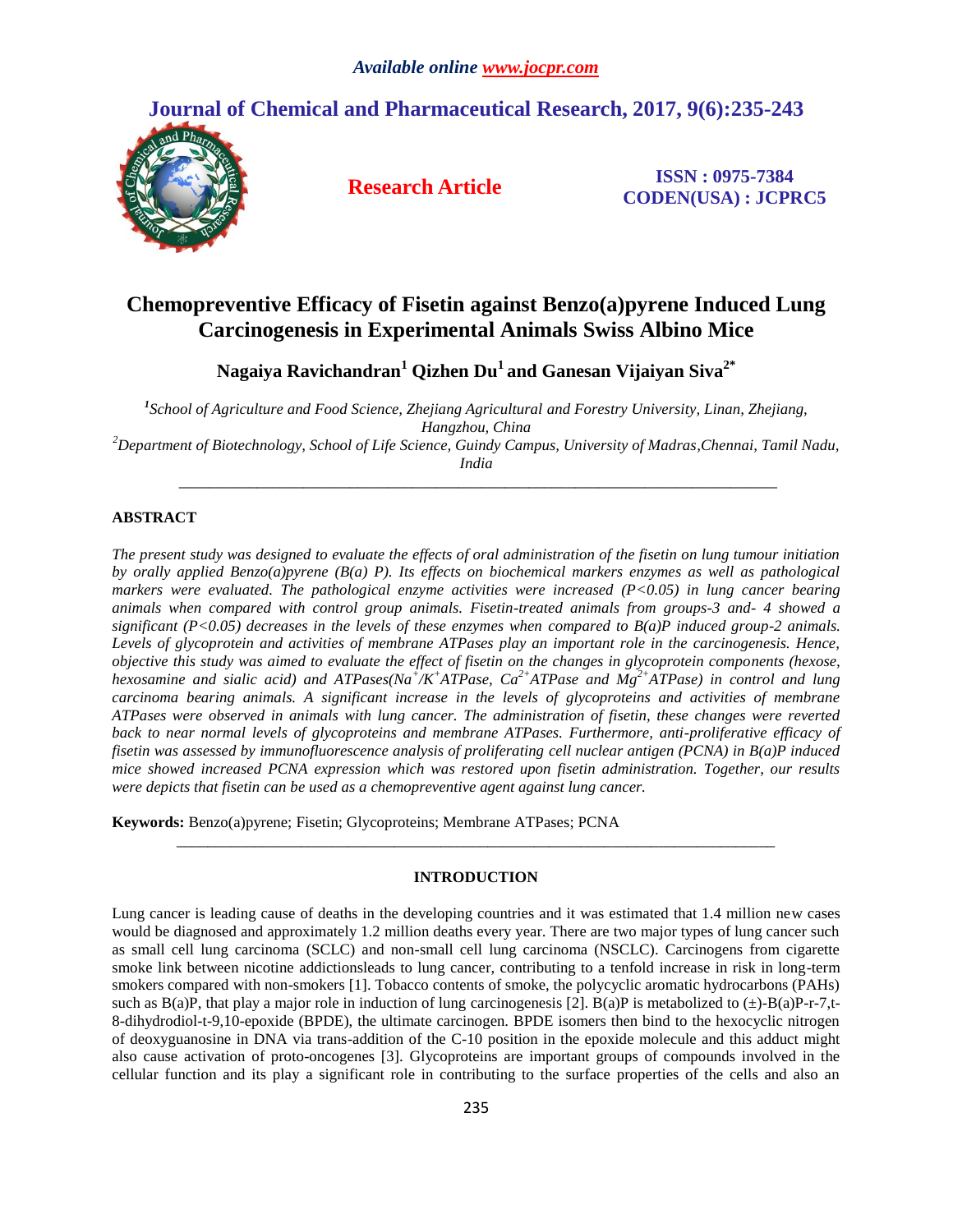important role in tumor genesis and as mediators of immunological specificity. Carbohydrates moieties of glycoproteins have also been implicated in the transport of metabolites across cell membranes and also observed a direct relationship between glycoproteins and tumor genesis). Many chemical changes in the host's lung are detectable before the onset of secondary physiological and nutritional changes that may be associated with the condition of tumor bearing host [4]. The significant alteration of lung reduced glutathione (GSH) level, extent of lipid peroxidation and GPx activity during the lung carcinogenesis, their inter-relationship and role in characterizing the progression of tumor, have been successfully established in recent reports [5]. On the basis of our work and the available literature on the role of flavonoids fisetin may also interact with chemotherapeutic drugs used in cancer treatment through the induction or inhibition of their metabolism in modulating the carcinogenic process [6]. There is an increased interest in the scientific community on the use of plant based polyphenols based on their varied biological properties including antioxidative, antimicrobial, anticarcinogenic as well as cardio protective activity [7]. An important advantage with plant based polyphenols, especially those from dietary sources, is that they are perceived as non-toxic and have wide human acceptance. Several non-nutritive, macronutrient phytochemicals are being evaluated for the management of cancer and other diseases [8]. Fisetin (3,7,3',4'-tetrahydroxyflavone (Figure 1) belongs to the flavonol subgroup of flavonoids along with quercetin, myricetin and kaempferol and its present in many fruits and vegetables most notably strawberries, apples, persimmons, cucumbers and onions [9]. The bioavailability of fisetin has been studied following intravenous and oral administration [10], anti-proliferative [11], neuroprotective [12] and antioxidant activities [5] were reported.

\_\_\_\_\_\_\_\_\_\_\_\_\_\_\_\_\_\_\_\_\_\_\_\_\_\_\_\_\_\_\_\_\_\_\_\_\_\_\_\_\_\_\_\_\_\_\_\_\_\_\_\_\_\_\_\_\_\_\_\_\_\_\_\_\_\_\_\_\_\_\_\_\_\_\_\_\_\_\_\_\_\_\_\_\_\_\_\_\_\_



**Figure 1: Structure of fisetin (3,7,3',4'-tetrahydroxyflavone)**

This study attempts to characterize and document the exact role of fisetin in prolonging survival of themice with B(a)P induced lung carcinogenesis by investigating the important biochemical parameters for chemopreventive effects.

#### **EXPERIMENTAL SECTION**

#### **Chemicals**

Fisetin and Benzo(a)pyrene were purchased from Sigma chemicals Co (St. Louis, MO, USA). Proteins with primary antibody rabbit polyclonal IgG to mouse PCNA Santa Cruz biotech (USA). All other chemicals and reagents used were of the highest analytical grade commercially available.

#### **Animals**

Male Swiss albino mice (6-8 weeks old) were used throughout the study. Animals were purchased from Tamil Nadu Veterinary and Animal Sciences University (TANUVAS), Madhavaram, Chennai, India and maintained in a controlled condition of temperature and humidity on alternatively 12 h light/dark cycles. All animals were fed standard pellet diet (Hindustan Lever Ltd., Mumbai) and water *ad libitum*. This study was conducted according to the ethical norms approved by Ministry of Social Justices and Empowerment, Government of India and by Animal Ethics Committee Guidelines of our Institution (IAEC No.04/011/09).

#### **Experimental Protocol**

The experimental animals were divided into five groups, each group comprising of six animals (Figure 2). Group-1 served as normal control. Group-2 animals were administered with B(a)P (50 mg/kg body weight dissolved in corn oil, orally) twice a week for 4 successive weeks to induce lung cancer by  $16^{th}$  week. Group-3 animals were pretreated with fisetin (25 mg/kg body weight, dissolved in 0.1% DMSO, twice aweek, orally) (according to the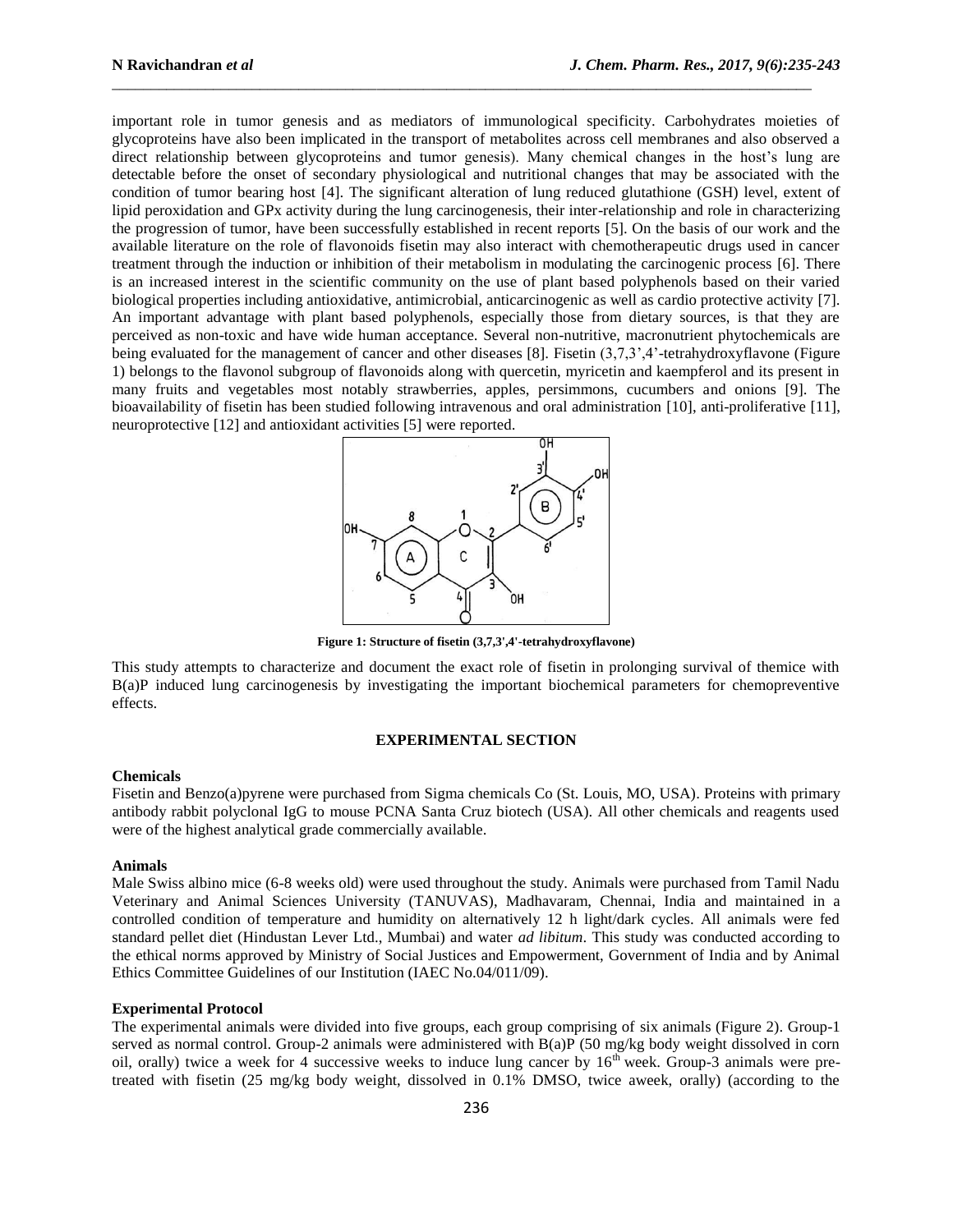optimum dosage fixation study) one week before the first dose of B(a)P induction and continued for 16 weeks. Group-4 animals were post-treated with fisetin (Group-3) from  $8<sup>th</sup>$  week of B(a)P induction till the end of the experiment (16<sup>th</sup> week). Group-5 animals were treated with fisetin alone (as in Group-3) for 16 weeks to study the cytotoxicity (if any) induced by fisetin. The pre-and post- treatment groups were used to study the chemopreventive and chemotherapeutic efficacies of fisetin in the experimental animals. The dose of fisetin was chosen based on our previous study [5]. At the end of the experimental period, the animals were killed by cervical decapitation. Blood and lung tissues were collected; tissues were immediately excised, weighed and then homogenized in Tris-HCl buffer 0.1 M (pH 7.4). Whole blood was collected in serum tube and serum was recovered by centrifugation (2000 rpm, 5 min; 4ºC).

\_\_\_\_\_\_\_\_\_\_\_\_\_\_\_\_\_\_\_\_\_\_\_\_\_\_\_\_\_\_\_\_\_\_\_\_\_\_\_\_\_\_\_\_\_\_\_\_\_\_\_\_\_\_\_\_\_\_\_\_\_\_\_\_\_\_\_\_\_\_\_\_\_\_\_\_\_\_\_\_\_\_\_\_\_\_\_\_\_\_



**Figure 2: Experimental section**

#### **Pathological Markers that Enzyme Analysis**

Estimation of aminotransaminase determined by the method of [13], estimation of acid phosphatase [14] and estimation of alkaline phosphatase [15].

#### **Glycoprotein Analysis**

For the glycoprotein analysis, a known amount of lung tissue were defatted by dissolving in hexane and taken in test tube, to which 1 ml of 2 N HCl was added and the tubes were sealed. Hydrolysis was complete by keeping the sealed tubes in 100ºC for 16-18 h. After hydrolysis, the contents were neutralized with NaOH and made up to known volume and aliquots were used for glycoprotein determination. Hexose was estimated by the method of [16]. The neutralized sample was mixed with orcinol-H<sub>2</sub>SO<sub>4</sub> reagent, heated at 80°C, cooled and left in the dark for 25 min for colour development. The absorbance was read at 540 nm. Hexosamine was estimated by the method of [17]. The acetyl acetone reagent consisting of trisodium phosphate and potassium tetra borate with acetyl acetone was added to the neutralized sample and boiled. After cooling, Ehrlich'sreagent was added and the pink colour developed was measured at 540 nm. Sialic acid was determined by themethod of [18], with modifications by [16]. The neutralized sample was mixed with 0.25 M periodate  $(0.1 \text{ N H}_2\text{SO}_4)$  and the reaction was inhibited after 30 min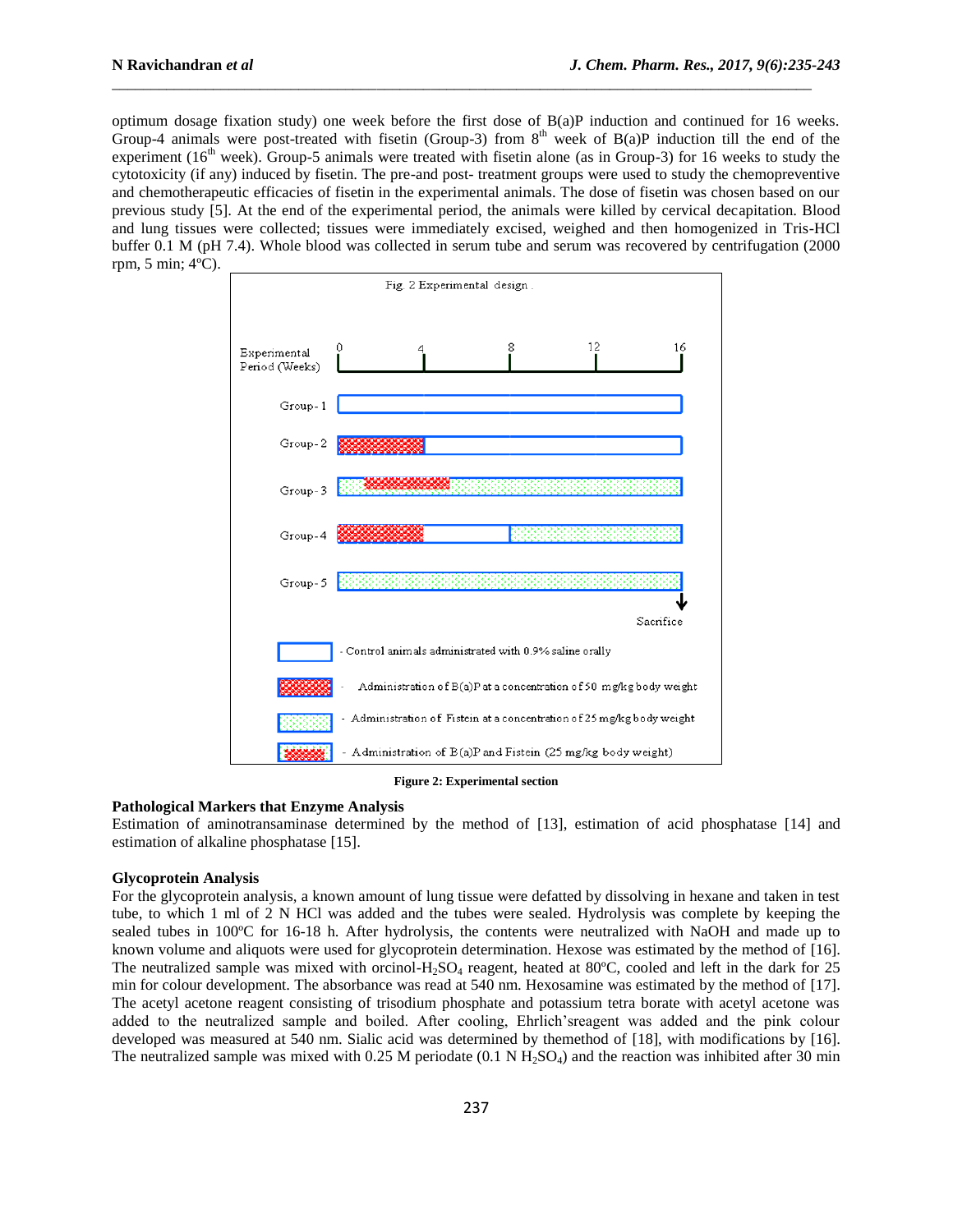by arsenite solution, thiobarbituric acid was added and the contents were heated. The pink colour that developed on cooling was measured at 540 nm.

\_\_\_\_\_\_\_\_\_\_\_\_\_\_\_\_\_\_\_\_\_\_\_\_\_\_\_\_\_\_\_\_\_\_\_\_\_\_\_\_\_\_\_\_\_\_\_\_\_\_\_\_\_\_\_\_\_\_\_\_\_\_\_\_\_\_\_\_\_\_\_\_\_\_\_\_\_\_\_\_\_\_\_\_\_\_\_\_\_\_

## **Analysis of Membrane ATPases**

Na<sup>+</sup>,  $K^+$  ATPase was estimated by the method of [19]. The activity of Ca<sup>2+</sup>ATPase was assayed according to the method of [20] and  $Mg^{2+}ATP$ ase by the method of [21].

## **Immunofluorescence Analysis**

Briefly, paraffin-embedded tissue sections of 5 μm thickness were rehydrated first in xylene and then in graded ethanol solutions. For antigen retrieval, the slides were incubated in citrate buffer (pH 6.0) in a microwave oven. The sections were then allowed to cool to room temperature and then rinsed with Tris buffered saline (TBS) and treated with  $0.3\%$  H<sub>2</sub>O<sub>2</sub> in methanol to block endogenous peroxidase activity. Non-specific binding was blocked with 5% bovine serum albumin (BSA) in TBS for 2 h. The sections were then incubated with primary rabbit polyclonal IgG to mouse PCNA (Santacruz Biotech, USA), diluted 1:1000 with 3% BSA in TBS and incubated overnight at 4°C. The slides were washed thrice with TBS and then incubated with goat anti-mouse fluorescence isothiocyanate (FITC) conjugated secondary antibody (Bangalore Genei, India), diluted 1:40 with TBS and incubated in dark for 2 h at room temperature. The sections were then washed with TBS and counter stained using nucleus specific counter stain propidium iodide (PI), respectively, to highlight cell nuclei. Slides were visualized under a fluorescent microscope (Nikon TE 300) using Excitation wave length/Emission wavelength of PI-529 nm/620 nm and 494 nm/525 nm for FITC.

#### **Statistical Analysis**

All the grouped data were evaluated with SPSS/10 software. Hypothesis testing methods included one way analysis of variance (ANOVA) followed by least significant difference [LSD] test. P values of less than 0.05 were considered to indicate statistical significance. All the results were expressed as mean ±S.D. for six animals in each group.

#### **RESULTS AND DISCUSSION**

## **Pathological Markers Enzymes**

The activities of pathological marker enzymes such as AST, ALT, ACP and ALP in the serum of control and experimental groups of animals are shown in Table 1. Animals from group- 2 exhibited a significant (*P*<0.05) increase in the activity of AST, ALT, ACP and ALP in blood serum as compared to group-1. Fisetin-treated animals from groups-3 and-4 showed a significant (*P*<0.05) decrease in the levels of these enzymes when compared to group-2 B(a)P-induced lung cancer animals. There was no significant difference in the level of marker enzyme between fisetin alone treated group-5 and group-1.

| <b>Parameters</b> | Group-1             | Group-2                          | Group-3                      | Group-4                       | Group-5          |
|-------------------|---------------------|----------------------------------|------------------------------|-------------------------------|------------------|
| <b>AST</b>        | $3.64 + 0.15$       | $6.01 + 0.37$ <sup>a</sup>       | $4.35 + 0.23^{bc}$           | $5.34 + 0.30^b$               | $3.57 + 0.16$    |
| AI.T              | $22.35 + 1.79$      | $40.21 + 4.50^a$                 | $29.64 + 2.79$ <sup>bc</sup> | $35.21 + 3.34^b$              | $21.34 \pm 1.75$ |
| ACP               | $25.47 + 1.91$      | $43.67 + 5.23^{\circ}$           | $31.24 + 2.69^{\rm bc}$      | $38.43 + 3.65^b$              | $25.15 + 2.01$   |
| ALP               | $132.50 +$<br>11.26 | $263.14 +$<br>32.37 <sup>a</sup> | $173.20 +$<br>$16.97^{bc}$   | $184.20 +$<br>$25.05^{\rm b}$ | $131.20 + 16.14$ |

**Table 1: Effect of fisetin on the levels of AST, ALT, ACP and ALP in the serum of control and experimental groups of animals**

Each value is expressed as mean ± S.D for six determinations in each experimental group. Units: μmoles of pyruvate liberated mg protein per min for AST and ALT; μmoles of phenol liberated mg protein per min ACP and ALP. Statistical significance: *p*<0.05. a) Group 2 compared with Group 1. b) Group 3 and Group 4 compared with Group 2. c) Group 3 compared with Group 4. \*Group 3 and Group 4 when compared with Group 1 (Control) showed near normal values. Non significant - #Group 5 compared with Group 1.

## **Protein Bound Carbohydrates**

As shown in Figure 3, level of glycoproteins in the lung tissues of control and experimental animals. There was a significant (*P*<0.05) increase in the levels of hexose, hexosamine and sialic acid in group-2 cancer bearing animals in comparison to the control. By contrast, treatment with fisetin, these levels were found to be decreased significantly (*P*<0.05) in groups-3 and group-4 than when compared to group-2 animals. There was no significant difference in the level of glycoproteins between fisetin alone treated groups-5 animals and the control.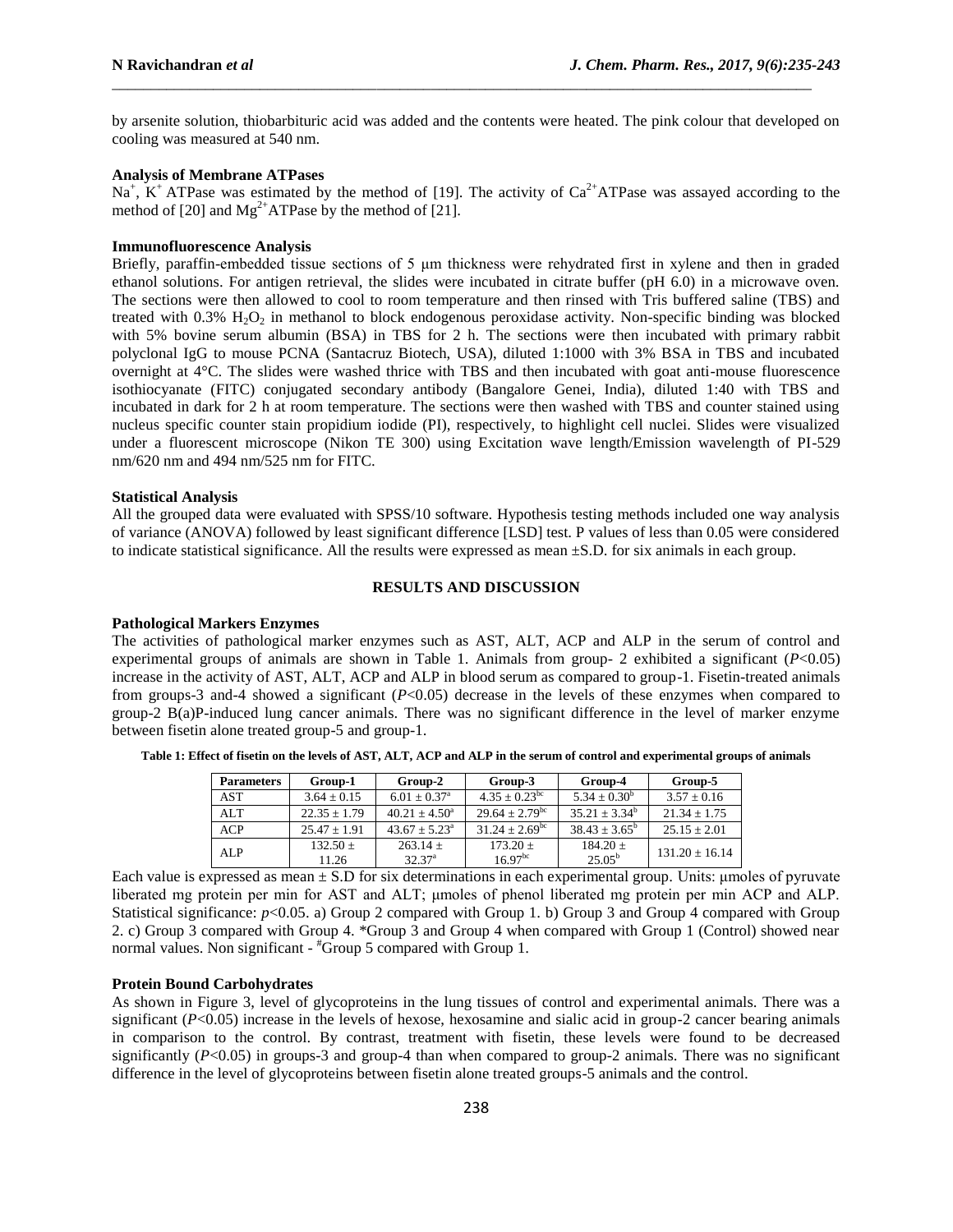## **Membrane Bound ATPases**

Figure 4 shows the effect of fisetin on the activities of ATPases in lung tissues of control and experimental animals. ATPase enzymes were evaluated  $Na^+$ , K<sup>+</sup>ATPase and  $Mg^{2+}$ ATPase enzyme activities were decreased and  $Ca<sup>2+</sup>ATPase increased (P<0.05)$  in of B(a)P induced lung cancer bearing animals (group-2) compared with control (group-1). The above alterations were significantly  $(P<0.05)$  normalized in pre (group-3) and post-treatment (group-4) of fisetin when compared with group-2 animals. There was no significant difference in the activity of ATPases between group-5 animals and the control.

\_\_\_\_\_\_\_\_\_\_\_\_\_\_\_\_\_\_\_\_\_\_\_\_\_\_\_\_\_\_\_\_\_\_\_\_\_\_\_\_\_\_\_\_\_\_\_\_\_\_\_\_\_\_\_\_\_\_\_\_\_\_\_\_\_\_\_\_\_\_\_\_\_\_\_\_\_\_\_\_\_\_\_\_\_\_\_\_\_\_

## **Expression of PCNA**

Figure 5 shows the immunofluorescence analysis to confirm the expression levels of PCNA in the lung of mice in control and experimental groups. The expression of PCNA was significantly high in B(a)P-induced (group-2) lung cancer mice as compared to the control mice (group-1). Fisetin treatment caused a significant reduction in the levels of these expression in pre-treated (group-3) and post-treated animals (group-4) when compared with B(a)P-induced animals (group-2), whereas fisetin alone-treated mice (group-5) showed expression similar to control animals  $(group-1)$ .



**Figure 3: Level of glycoprotein components in lung of control and experimental groups of animals**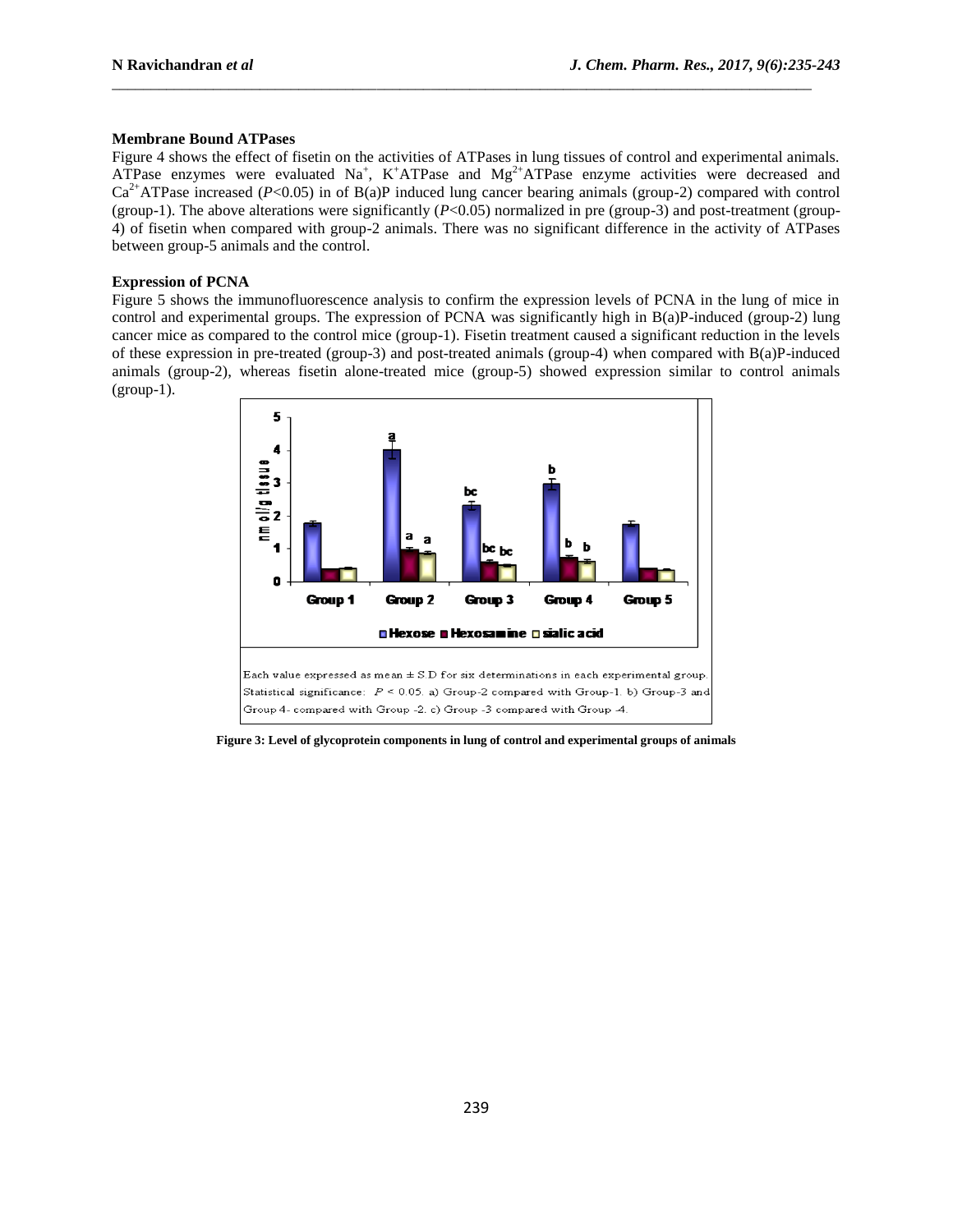

\_\_\_\_\_\_\_\_\_\_\_\_\_\_\_\_\_\_\_\_\_\_\_\_\_\_\_\_\_\_\_\_\_\_\_\_\_\_\_\_\_\_\_\_\_\_\_\_\_\_\_\_\_\_\_\_\_\_\_\_\_\_\_\_\_\_\_\_\_\_\_\_\_\_\_\_\_\_\_\_\_\_\_\_\_\_\_\_\_\_

**Figure 4: Effect of fisetin on the activities of ATPases in the lung tissues of control and experimental group's animals**

Chemoprevention has become an important area of cancer research and numerous studies have indicated that lung cancer is not the result of a sudden transformation in the bronchial epithelium, but rather a multi-step accumulation of genetic and epigenetic alterations. These are mostly caused by chronic exposure to carcinogens such as B(a)P, which are predominantly present in tobacco smoke and automobile exhaust fumes, either actively or passively [22]. Therefore, a strategy to arrest or reverse preneoplastic changes in the bronchial epithelium by natural orsynthetic agents before invasive cancer develops is a rational approach for reducing the burden of lung cancer [23]. During carcinogenesis, some enzymes can be used as biochemical indicators of tumor response to therapy. Biochemical tumour markers are used to screen tumorous conditions for differential diagnosis, prognosisand for monitoring progress and assessing the response to therapy [24] changes in their activities reflect the effect of proliferation of cells growth potential and where metabolic turnover is dramatically different from that of normal cells. The rise in their activities is shown to be in good correlation with the number of transformed cells in cancer conditions [25]. changes in their activities reflect the effect of proliferation of cells growth potential and where metabolic turnover is dramatically different from that of normal cells.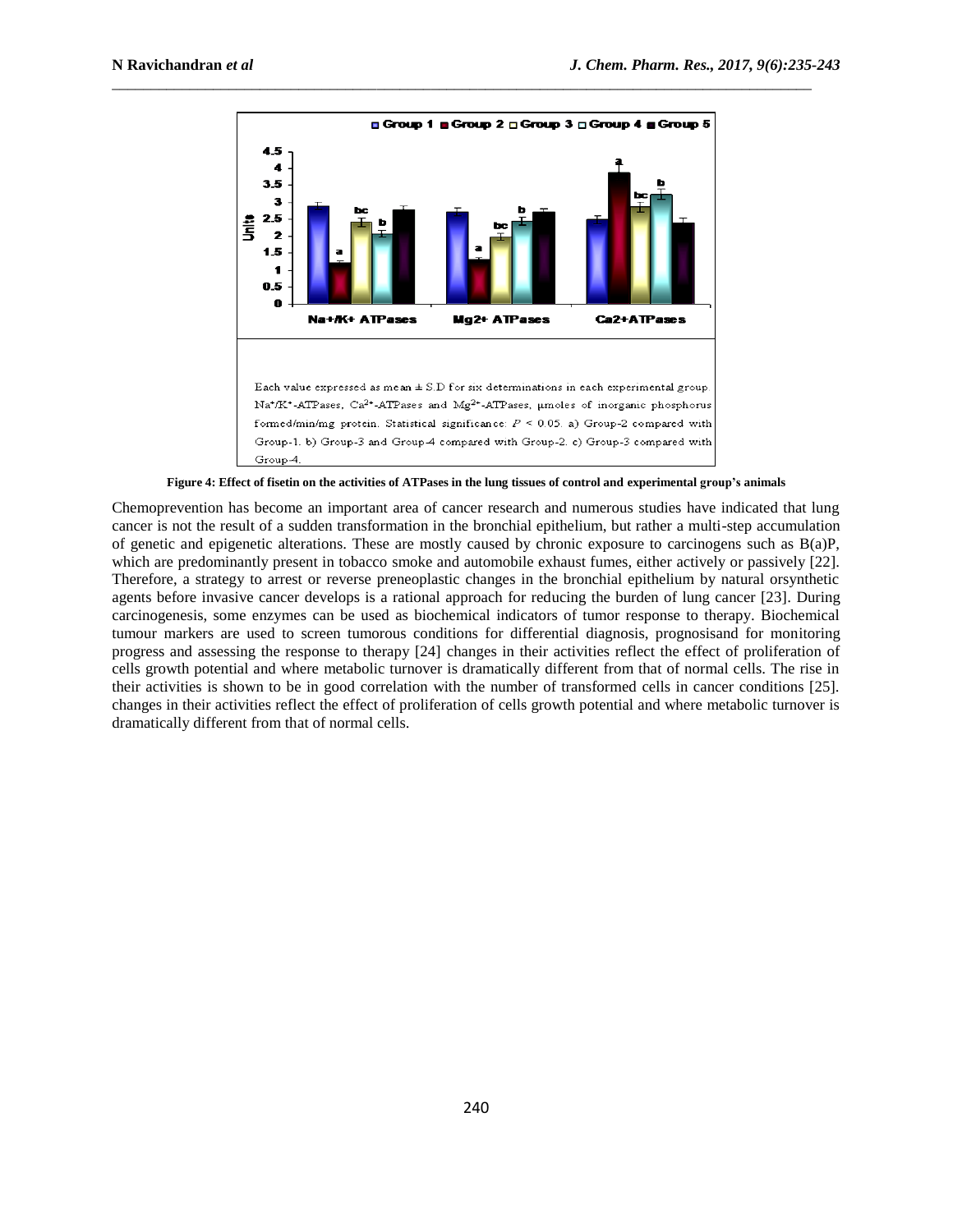

\_\_\_\_\_\_\_\_\_\_\_\_\_\_\_\_\_\_\_\_\_\_\_\_\_\_\_\_\_\_\_\_\_\_\_\_\_\_\_\_\_\_\_\_\_\_\_\_\_\_\_\_\_\_\_\_\_\_\_\_\_\_\_\_\_\_\_\_\_\_\_\_\_\_\_\_\_\_\_\_\_\_\_\_\_\_\_\_\_\_

**Figure 5: Immunofluorescence expression of PCNA in control and experimental groups of animals**

The rise in their activities is shown to be in good correlation with the number of transformed cells in cancer conditions [25]. AST and ALT activities in blood serum are generally accepted as an index of lung damage and this tendency is also known to be distinct in rodents [26]. There was a good correlation between the activities of ALT and AST with tumor volume during therapy. The stable pattern of these enzymes was noticed inpatients with lung carcinoma malignancy after chemotherapy, while patients fail to respond for drug treatment showed progressive increase in the level of these enzymes. Kuznietsova et al. [27] observed similar results in dimethyl hydrazineinduced colon cancer in rats. The altered activities of ALT and AST in serum were normalized in a time dependent manner with fisetin treatment. Serum ACP activities in patients with lung cancer became a factor of great importance to us because of an erroneous diagnosis of metastatic cancer of the prostate in a man with raised serum ACP who was shown at necropsy to have disseminated bronchial oat-cell carcinoma [28]. ALP is the main alkaline phosphatase component constituting more than 90% of the total alkaline phosphatase catalytic activity in the serum. During bone growth and hepatobiliary diseases, the activity of ALP in serum was elevated and ALP was a valuable serum marker for the conditions [29]. Concurrent with the above findings an elevated serum aminotransferase activity was observed in animals bearing lung carcinoma. Fisetin treatment significantly attenuated this alteration, thereby, showing its anticarcinogenic activity. Carbohydrate moieties of glycoproteins have been implicated in thetransport of metabolites across cell membranes and a direct relationship between glycoproteins and tumorigenesis has been observed. Many chemical changes in glycoproteins are detectable before the onset of secondary physiological and nutritional changes that may be associated with the condition of tumor-bearing animals [4]. Increased levels of tissue glycoproteins during malignancy reflect either a local or systemic tissue response to tumour, which arises from the tumour itself. It was reported that natural components and major flavonoids capsaicin decreased glycoprotein levels in B(a)P induced cancer animals [30]. These findings agreed with our present observations where we noticed an increase in the tissue levels of hexose, hexosamine and Sialic acid in lung cancer bearing animals. Fisetin treatment significantly reduced the levels of these glycoproteins to normal. This reduction in the levels of glycoprotein components indicates that fisetin has the ability to suppress malignancy by modulating cellular transformation, signifying its chemoprotective function. The activities of the ATPases in lung tissues have been found to be lowered in  $B(a)P$  treated animals. The membrane bound enzymes such as  $Na^+/K^+ATP$ ase,  $Mg^{2+}$ ATPase and Ca<sup>2+</sup>ATPase are responsible for the transport of sodium/potassium, magnesium and calcium ions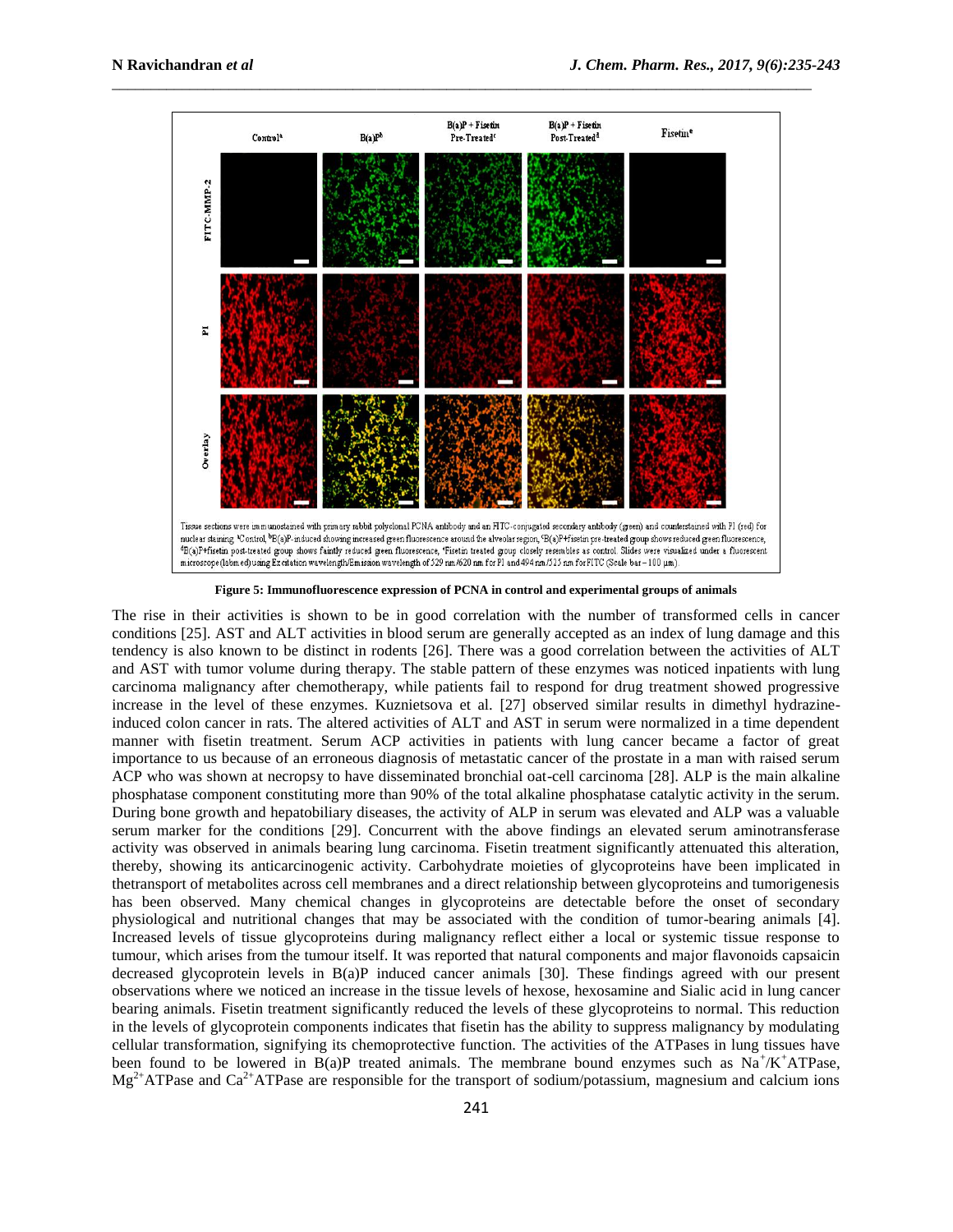across the cell membranes at the expense of ATP by hydrolysis [31]. The activities of all the three ATPases in lung tissues have been found to be inhibited in carcinoma bearing animals. These findings are similar to those reported by [32]. The decreased activities of Na<sup>+</sup>/K<sup>+</sup> and Mg<sup>2+</sup>ATPase in lung cancer bearing animals may be due to increased LPO which occur in cancer conditions. Previously we have observed LPO levels increased in cancer animals [5]. Peroxidation of membrane lipids initiates the loss of membrane integrity and membrane bound enzyme activities, which in turn leads to a disruption in cellular homeostasis [33]. Abnormal lipidperoxides affect membrane bound ATPases activities and their levels were decreased due to the excessive production of thiobarbituric acid reactive substances [34].  $Ca^{2+}ATPase$ , the enzyme responsible for active calcium transport, is extremely sensitive to hydroperoxides and this may lead to its inhibition. The impairment in this enzymemay is due to the peroxidative stress, which may act on the sulphydryl groups present in the active sites of the  $Ca<sup>2+</sup>ATPase$ . In addition, there are several reports stating that flavonoids such as piperine and capsaicin controls membrane bound ATPases in various experimental cancer studies [30]. In the present study, decrease in the activities of Na<sup>+</sup>/K<sup>+</sup>ATPase, Mg<sup>2+</sup>ATPase and increase activities  $Ca^{2+}ATP$ ase were found in  $B(a)P$  induced animals. The restoration of activities of all the three ATPases to near normal values was observed in fisetin treated animals. Cell proliferation plays an important role in multi-stage carcinogenesis with multiple genetic changes. Increased cell proliferation has been proposed to be a biomarker of increased susceptibility to lung cancer [35]. Thus, over expression of PCNA observed in the current study reflects increased cell proliferation, which was confirmed by immunofluracence analysis in lung tumors. B(a)P induced animals treated with fisetin showed a decline in the number of PCNA positive cells that in turn reflects a decrease in S phase cells and thus reduced proliferative activity. Most potential chemo-preventive agents against chemical-induced lung carcinogenesis suppress cell proliferation activity through PCNA index [36]. It was reported that natural components and major flavonoids such as morin and capsaicin suppress various cancers by altering cell proliferation. In addition, there are several reports stating that fisetin controls cell proliferation in various experimental cancer studies [37]. This is in accordance with the present study which shows that the fisetin has the ability to suppress the cell proliferation, as confirmed by PCNA index. In conclusion, the results of the present study indicate that fisetin supplementation alleviated the disruptions in markers enzymes, glycoprotein levels and membrane-bound enzyme activity levels during B(a)P-induced lung cancer, Further, the study clearly shows that ability of fisetin in inhibiting cell proliferation and tumor development. The preliminary studies in the present investigation depicts that fisetin effect is more pronounced when used as a chemo preventive agent against B(a)P induced lung carcinogenesis.

\_\_\_\_\_\_\_\_\_\_\_\_\_\_\_\_\_\_\_\_\_\_\_\_\_\_\_\_\_\_\_\_\_\_\_\_\_\_\_\_\_\_\_\_\_\_\_\_\_\_\_\_\_\_\_\_\_\_\_\_\_\_\_\_\_\_\_\_\_\_\_\_\_\_\_\_\_\_\_\_\_\_\_\_\_\_\_\_\_\_

## **ACKNOWLEDGMENTS**

The first author N. Ravichandran gratefully acknowledges University Grants Commission (UGC), for Junior Research Fellowship, New Delhi, India.

#### **REFERENCES**

- [1] A Jemal; F Bray; MM Center; J Ferlay; E Ward; D Forman. *A Cancer J Clin*. **2011**, 61, 69-90.
- [2] SS Hecht; P Upadhyaya; M Wang; RL Bliss; EJ Mcintee; PM Kenney. *Carcinogenesis*. **2002**, 23(9), 1455-1461.
- [3] KR Sticha; ME Staretz; M Wang; H Liang; PM Kenney; SS Hecht. *Carcinogenesis*. **2000**, 21(9), 1711-1719.
- [4] NM Pakkir Maideen; R Velayutham; G Manavalan. *Adv Pharm Bull*. **2012**, 2(2), 179-182.
- [5] N Ravichandran; G Suresh; B Ramesh; Siva GV Fisetin. *Food Chem Toxicol*. **2011**, 49, 1141-1147.
- [6] K Sak. *Pharmacogn Rev*. **2014**, 8(16), 122-146.
- [7] N Khan; F Afaq; H Mukhtar. *Antioxid Redox Signal*. **2008**, 10(3), 475-510.
- [8] YJ Surh. *Nat Rev Cancer*. **2003**, 3(10), 768-780.
- [9] M Kimira; Y Arai; K Shimoi; S Watanabe. *J Epidemiol*. **1998**, 8(3), 168-175.
- [10]CS Shia; SY Tsai; SC Kuo; YC Hou; PD Chao PD. *J Agric Food Chem*. **2009**, 57(1), 83-89.
- [11]DN Syed; F Afaq; N Maddodi; JJ Johnson; S Sarfaraz; A Ahmad; V Setaluri; H Mukhtar. *J Invest Dermatol*. **2011**, 131(6), 1291-1299.
- [12]D Prakash; K Gopinath; G Sudhandiran. *Neuro Molecular Medicine*. **2013**, 15, 192-208.
- [13]J King. In Practical Clinical Enzymology, King J (ed.). D Van Nostrand Co. Ltd.: London, Nostrand Co. Ltd. London, **1965**, 191-208.
- [14]J King. In Practical Clinical Enzymology, King J (ed.). D Van Nostrand Company Ltd. London, **1965**, 121-138.
- [15]F Moog. *J Cell Comp Nepl Physiol*. **1946**, 28, 41-47.